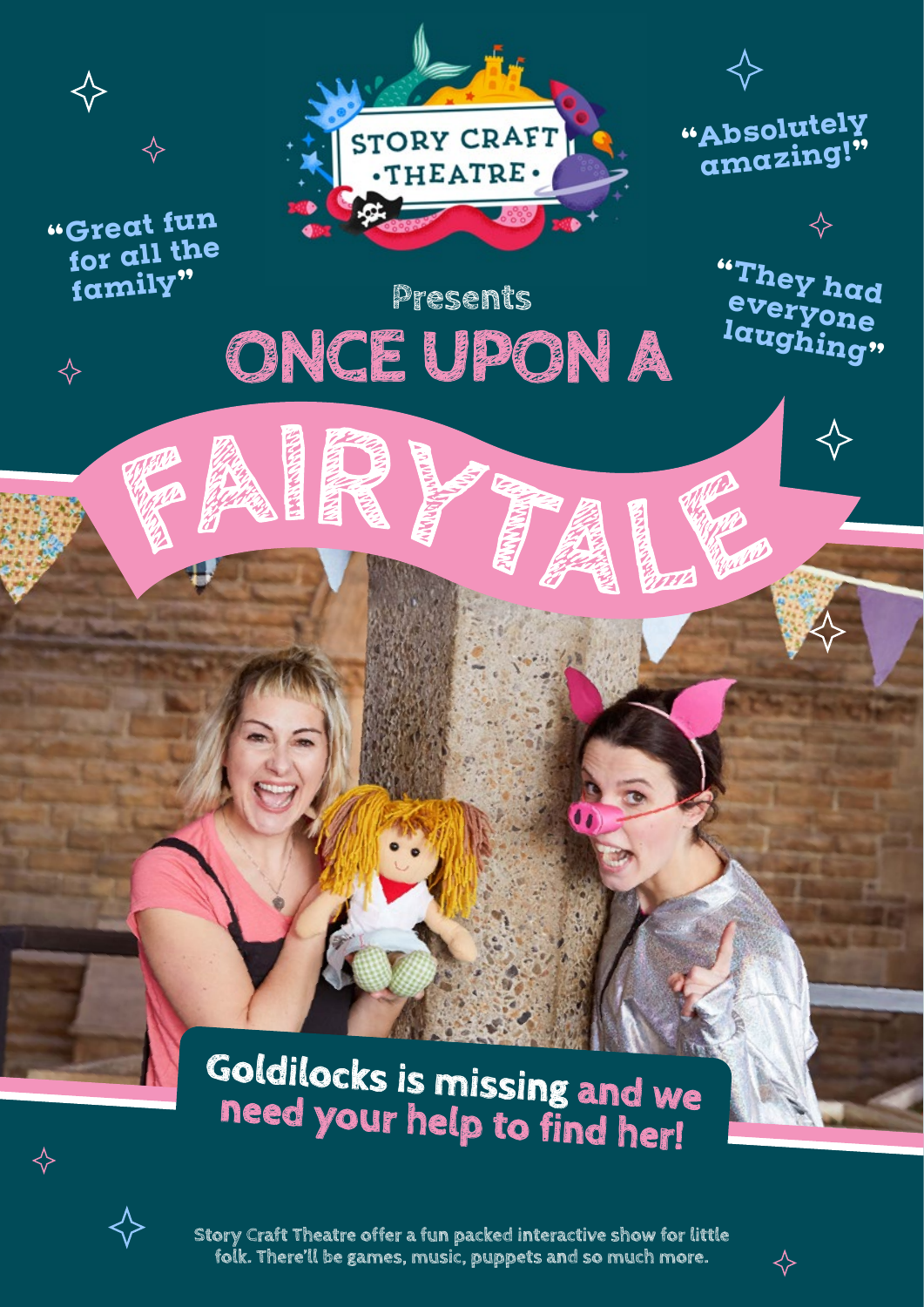



✧

2022

Little *ikings* York for k **WINNER** 

## **The production**

We'll be travelling through a whole host of some favourite Fairytales and meeting some familiar faces along the way… Little Red Riding Hood, The Gingerbread Man and some hungry Bears to name a few!



 $\Leftrightarrow$ 

**Aimed at** 2-7 years

**"There was lots of silliness, songs and interactive elements which kept the kids fully engaged."**

## **The company**

Story Craft Theatre is an award winning children's theatre company based in York run by professional actors and theatre-makers Cassie Vallance and Janet Bruce.

#### **"Our aim has always been to produce engaging storytelling experiences for big and little folk."**

The company began in 2018 when they started hosting a preschool class at York Theatre Royal. Within a year this had grown to running storytelling classes, parties and events across Yorkshire and further afield.

**"Over the few years we have been active we have built up some fantastic partnerships including with the National Trust, Castle Howard and Kiplin Hall."**



**"A morning o<sup>f</sup> entertainment that we will never forget"**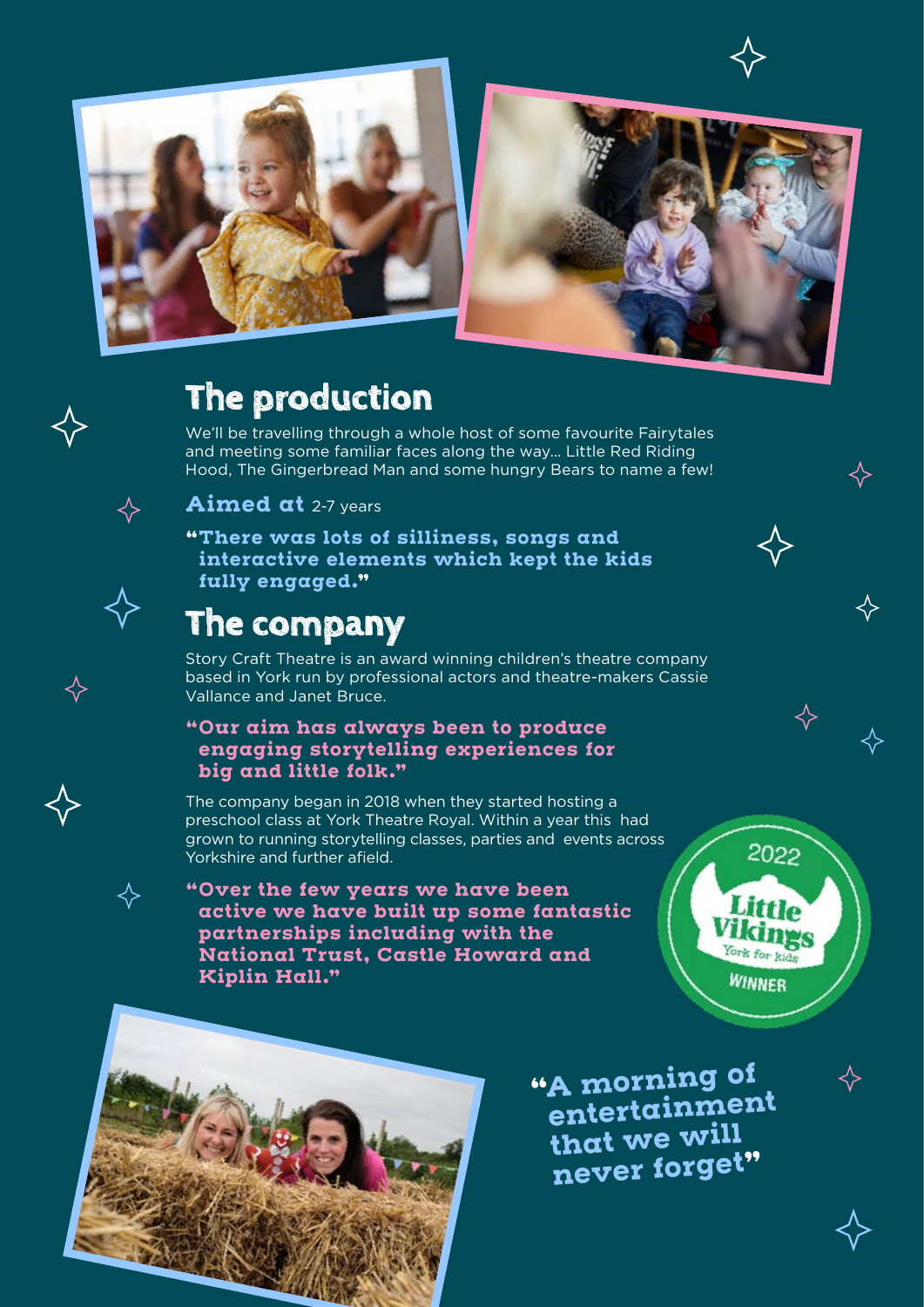

# **Creative team**





**"So muc<sup>h</sup> fun for all the family"**



#### **Cassie Vallance (Director)**

Cassie trained at the Royal Scottish Conservatoire where she received a Bachelor of Arts in Acting in 2003.

Soon afterwards she moved to London where she was part of Company of Shadows; a group that created sight specific immersive community lead shows. She has worked with The Royal Opera House also creating site specific community theatre. She co-created and performed Barren at The Lost One Act Theatre Festival, receiving a special prize for merit.

She has performed in numerous family shows including Stick Man Live on Stage in the West End and International Tour with Scamp Theatre. The Storm Whale at York Theatre Royal and Teddy Bears' Picnic both with Engine House Theatre; the latter she co-created as part of the Park Bench Theatre season held at Rowntree Park. Cassie was also part of The Shakespeare Rose Theatre, where she performed in Hamlet and Twelfth Night.

Her Television credits include Emmerdale, Brassic, Coronation Street, The Syndicate, Hollyoaks.



 $\leftrightarrow$ 

#### **Janet Bruce (Director)**

✧

Janet graduated from East 15 Acting School where she received a Bachelor of Arts in Acting in 2006.

After leaving Drama School her first acting job was a National Tour with Box Clever. It was here she fell in love with Children's Theatre.

She then went to work with Badac Theatre Company and was nominated for several awards including The Stages' Best Actor Award for her performance in The Factory.

Whilst living in London Janet performed in Sweeney Todd in the West End and was also part of the remembrance performance at Westminster Abbey.

Janet has collaborated on large scale Street Theatre, Promenade, Immersive theatre productions including The Rugby World Cup and London Olympics 2012.

Janet spent several years touring the world before moving back to England and starting Story Craft Theatre with Cassie.



**"Engaging and creative"**

 $\leftrightarrow$